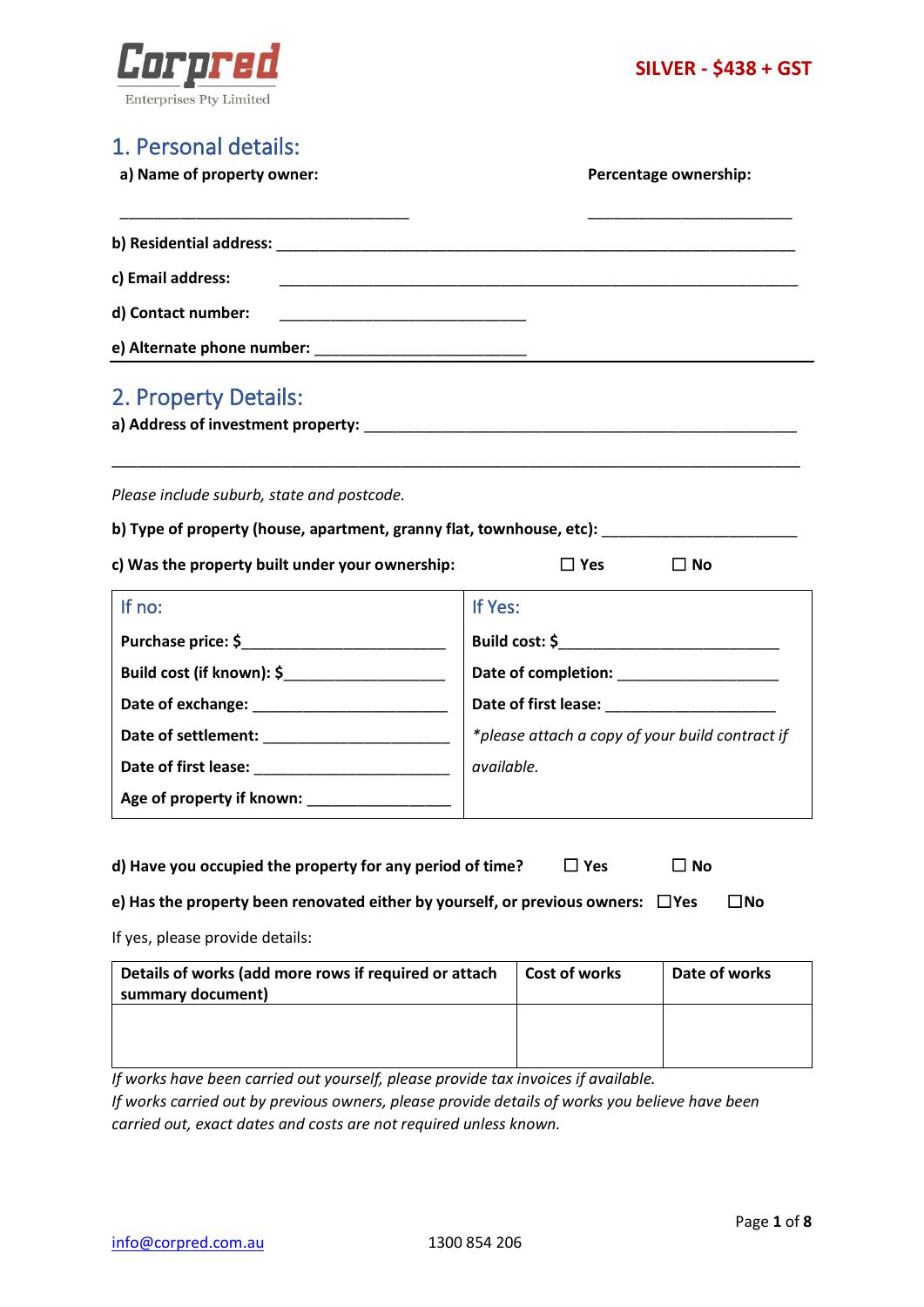

### **f) Have you provided any furniture for the tenants' use:** ☐**Yes** ☐**No**

If yes, please provide details:

| Furniture Item (add more rows if required or attach<br>summary document) | Cost of item | Date of purchase |
|--------------------------------------------------------------------------|--------------|------------------|
|                                                                          |              |                  |
|                                                                          |              |                  |

*Please note that due to ATO regulations, we will be required to sight tax invoices for any furniture items to be included in the report. If your property was purchased after 9/5/17 and/or first rented after 1/7/17, you will only be able to claim furniture that is brand new at the time of lease.*

# 3. Silver Checklist:

| a) Is the property part of a complex?                                |               |                                                                                                                                                         | $\Box$ Yes | $\boxtimes$ No  |
|----------------------------------------------------------------------|---------------|---------------------------------------------------------------------------------------------------------------------------------------------------------|------------|-----------------|
|                                                                      |               | If yes, number of residences in the complex: ______________<br>This can be estimated by looking at the number of mailboxes at the front of the complex. |            |                 |
|                                                                      |               |                                                                                                                                                         |            |                 |
| b) Standard/ Quality of construction:                                |               |                                                                                                                                                         |            |                 |
| <b>Construction method:</b><br>$\Box$ Double Brick Cavity            |               | $\Box$ Weatherboard Cladding                                                                                                                            |            |                 |
| $\Box$ Brick Veneer                                                  |               | $\Box$ Prefabricated Home                                                                                                                               |            |                 |
| <b>Estimated construction standard:</b><br>finishes, materials, etc. |               | This considered the standard of fitout and finish, including quality of appliances, floor                                                               |            |                 |
| $\Box$ Basic                                                         | $\Box$ Medium | $\Box$ High                                                                                                                                             |            | $\Box$ Prestige |
| c) Number of rooms:                                                  |               |                                                                                                                                                         |            |                 |
| <b>Bedrooms:</b>                                                     |               |                                                                                                                                                         |            |                 |
| <b>Bathrooms:</b>                                                    |               |                                                                                                                                                         |            |                 |
| <b>Kitchens:</b>                                                     |               |                                                                                                                                                         |            |                 |
| Loungerooms:                                                         |               |                                                                                                                                                         |            |                 |
| <b>Dining Rooms:</b>                                                 |               |                                                                                                                                                         |            |                 |
| Laundries:                                                           |               |                                                                                                                                                         |            |                 |
| Garages:                                                             |               |                                                                                                                                                         |            |                 |
| Car spaces/ undercover parking:                                      |               |                                                                                                                                                         |            |                 |
| Covered pergola:                                                     | $\Box$ Yes    | $\square$ No                                                                                                                                            |            |                 |
|                                                                      |               | Other Rooms (please specify in detail): North Communications of the Rooms (please specify in detail):                                                   |            |                 |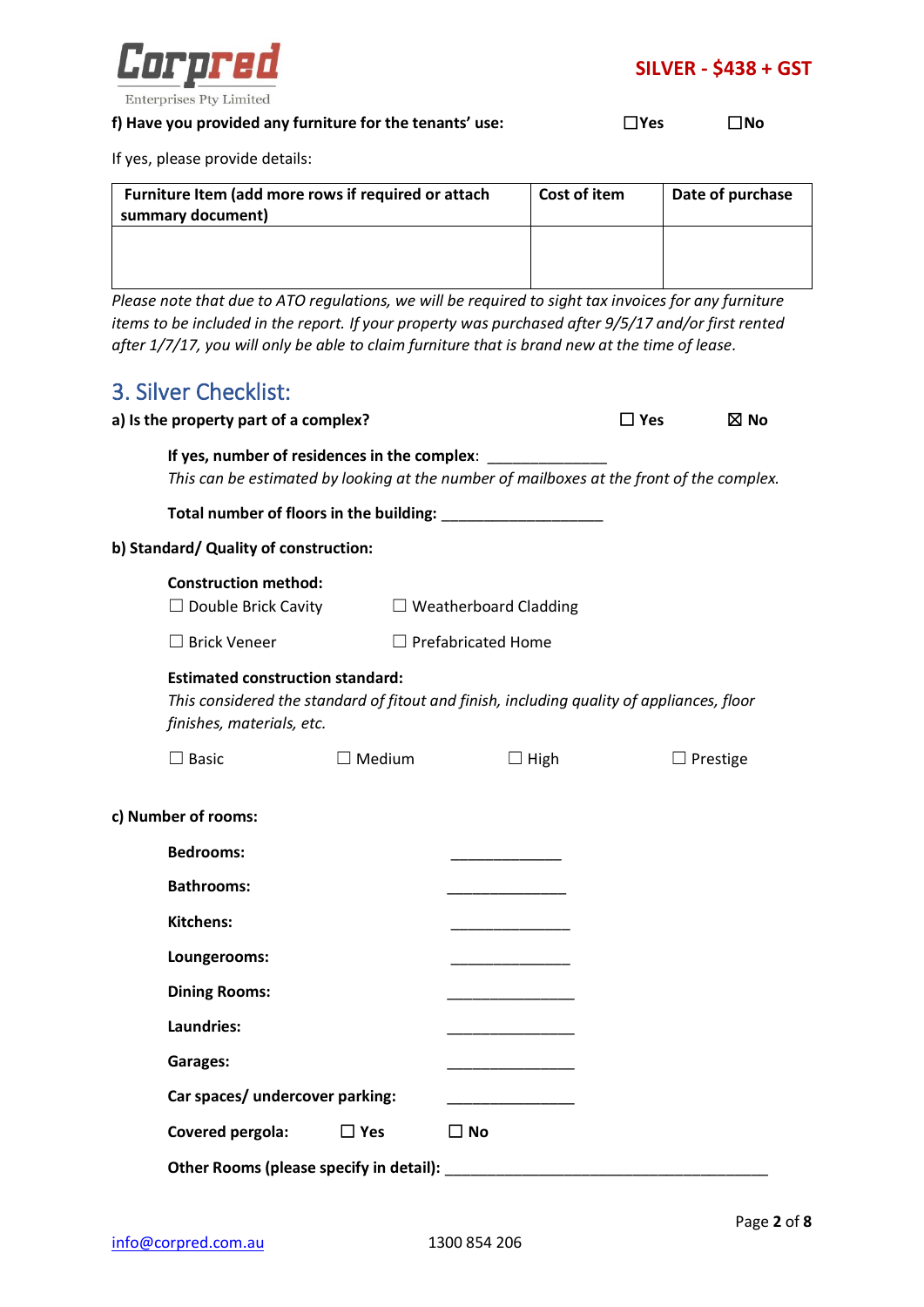

## **d) Hydraulic services (Plumbing, Draining and Gas Fitting):**

| <b>Hot Water service:</b>                                 | $\Box$ Gas    | $\Box$ Electric |               | $\Box$ Solar |
|-----------------------------------------------------------|---------------|-----------------|---------------|--------------|
| <b>Pumps:</b>                                             | $\square$ Yes | $\square$ No    |               |              |
| If yes,                                                   |               |                 |               |              |
| <b>Rainwater tanks:</b>                                   | $\Box$ Yes    | $\Box$ No       |               |              |
|                                                           |               |                 |               |              |
| <b>Ducted Gas Heating:</b> □ Yes                          |               | $\Box$ No       |               |              |
| e) Air Conditioning:                                      |               |                 |               |              |
| <b>Ducted Air Conditioning:</b>                           |               |                 | $\square$ Yes | $\square$ No |
| <b>Split System Air Conditioning:</b>                     |               |                 | $\Box$ Yes    | $\Box$ No    |
| If yes, number of systems: ______________                 |               |                 |               |              |
| Room/window mounted Air Conditioning Units: $\square$ Yes |               |                 |               | $\Box$ No    |
| If yes, number of systems: _________________              |               |                 |               |              |
| f) Electrical services:                                   |               |                 |               |              |
| Intercom:                                                 |               | $\square$ Yes   |               | $\square$ No |
| If yes, type of intercom: $\Box$ Audio                    |               |                 | $\Box$ Video  |              |
| <b>Ducted Vacuum System:</b>                              |               | $\square$ Yes   |               | $\square$ No |
| <b>Burglar Alarm/ Security System:</b>                    |               | $\square$ Yes   |               | $\square$ No |
| <b>Access Control Systems:</b>                            |               | $\Box$ Yes      |               | $\Box$ No    |
| <b>CCTV Systems:</b>                                      |               | $\square$ Yes   |               | $\Box$ No    |
| Television Antenna - freestanding:                        |               | $\Box$ Yes      |               | $\square$ No |
| <b>Ceiling Fans:</b>                                      |               | $\square$ Yes   |               | $\Box$ No    |
| If yes, number of ceiling fans:                           |               |                 |               |              |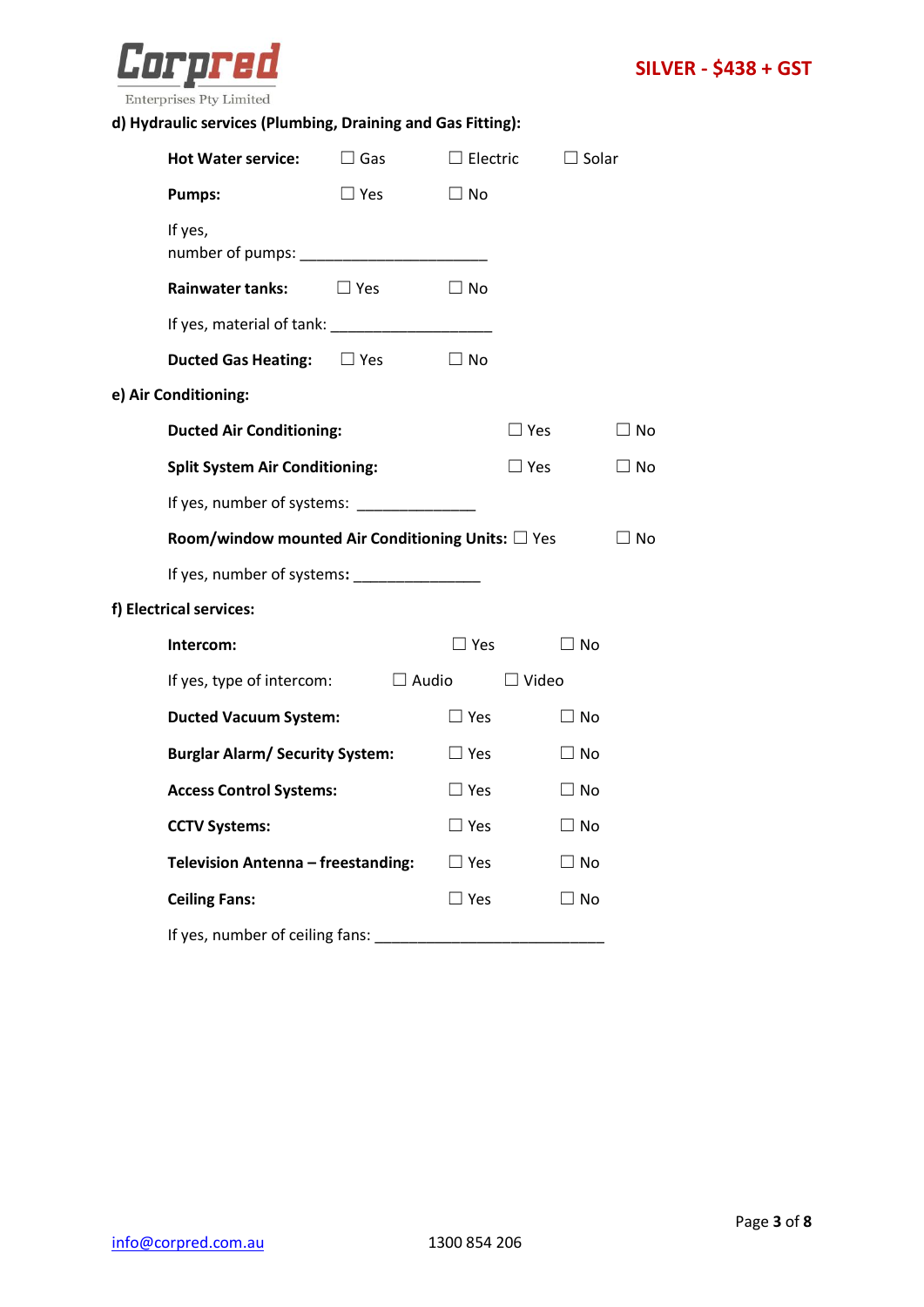

|  | g) Fire Services: |
|--|-------------------|
|--|-------------------|

|              | <b>Hydrant Booster Pump:</b>                             |                            | $\Box$ Yes      | $\Box$ No       |                  |
|--------------|----------------------------------------------------------|----------------------------|-----------------|-----------------|------------------|
|              | Fire Alarm - Bell:                                       |                            | $\Box$ Yes      | $\Box$ No       |                  |
|              | <b>Fire Indicator Panel:</b>                             |                            | $\Box$ Yes      | $\Box$ No       |                  |
|              | <b>Emergency Warden Intercom Speakers:</b> $\square$ Yes |                            |                 | $\Box$ No       |                  |
|              | <b>Fire hose Reel and Nozzles:</b>                       |                            | $\Box$ Yes      | $\Box$ No       |                  |
|              | Fire Alarm - Heat/smoke                                  |                            | $\Box$ Yes      | $\Box$ No       |                  |
|              | <b>Detectors:</b>                                        |                            | $\Box$ Yes      | $\Box$ No       |                  |
|              | Fire extinguishers:                                      |                            | $\Box$ Yes      | $\Box$ No       |                  |
|              | h) Kitchen Appliances:                                   |                            |                 |                 |                  |
|              | Type of benchtop:                                        |                            |                 |                 |                  |
|              | $\Box$ Granite                                           | $\Box$ Reconstituted Stone |                 | $\Box$ Laminate |                  |
|              | $\Box$ Timber                                            |                            |                 |                 |                  |
|              |                                                          |                            |                 |                 |                  |
|              | Cooktop:                                                 |                            | $\Box$ Yes      | $\Box$ No       |                  |
|              | If yes, type of cooktop: $\Box$ Gas                      |                            | $\Box$ Electric | $\Box$ Ceramic  | $\Box$ Induction |
|              | Underbench/wall oven:                                    |                            | $\Box$ Yes      | $\Box$ No       |                  |
|              | <b>Upright Stove:</b>                                    |                            | $\Box$ Yes      | $\Box$ No       |                  |
|              | Rangehood:                                               |                            | $\Box$ Yes      | $\Box$ No       |                  |
|              | Dishwasher:                                              |                            | $\Box$ Yes      | $\Box$ No       |                  |
|              | <b>Electric Water Filter:</b>                            |                            | $\Box$ Yes      | $\Box$ No       |                  |
|              | Garbage Disposal Unit (Insinkerator): □ Yes              |                            |                 | ∃ No            |                  |
|              |                                                          |                            |                 |                 |                  |
| i) Bedrooms: |                                                          |                            |                 |                 |                  |
|              | <b>Built in wardrobes:</b>                               |                            | $\Box$ Yes      | $\Box$ No       |                  |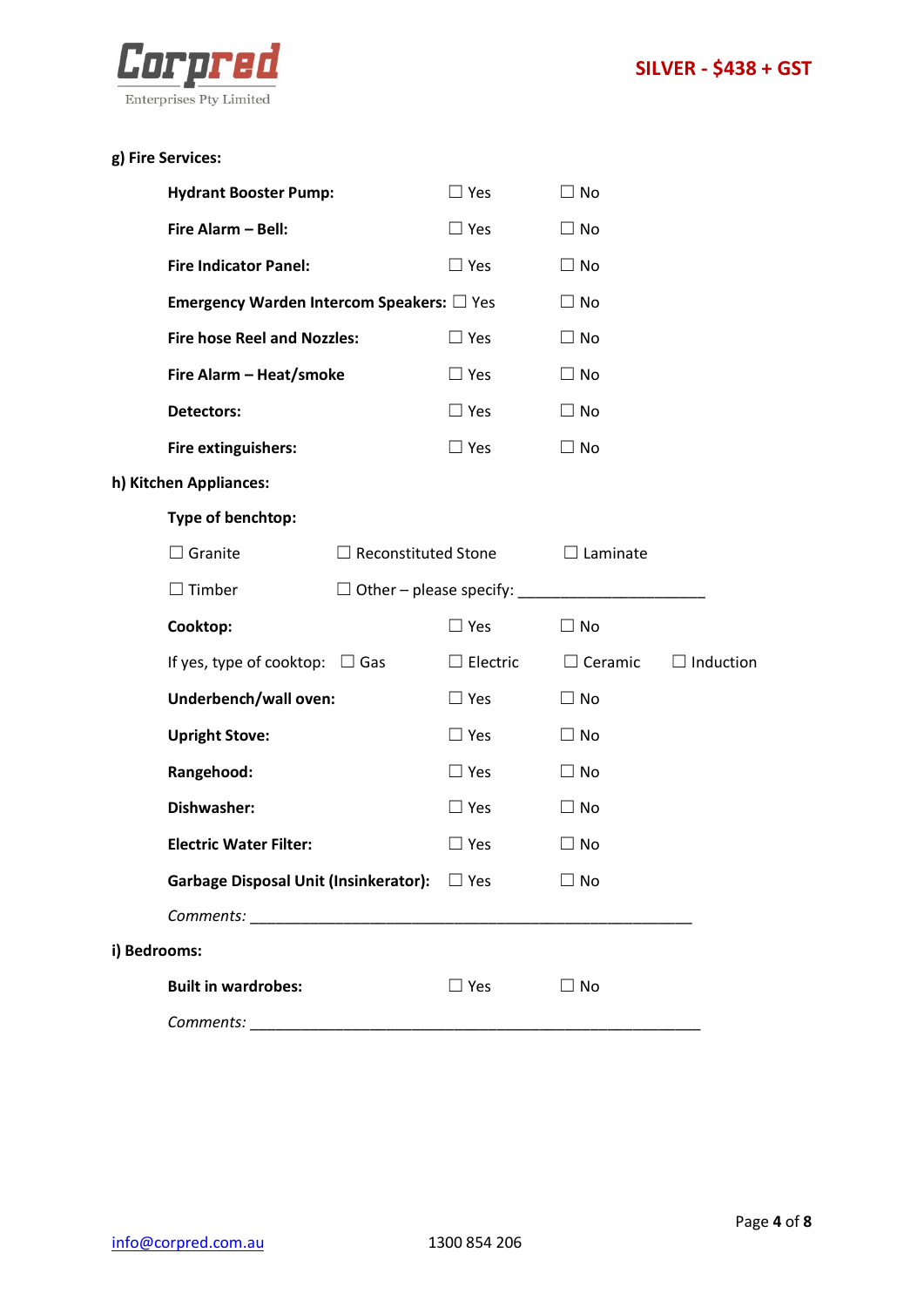

## **j) Bathroom/Ensuite Assets:**

| <b>Freestanding accessories:</b>                                                 | $\square$ Yes | $\Box$ No    |  |
|----------------------------------------------------------------------------------|---------------|--------------|--|
| Includes shower caddies, soap holders, toilet brushes)                           |               |              |  |
| <b>Shower Curtains:</b>                                                          | $\Box$ Yes    | $\Box$ No    |  |
| <b>Exhaust Fans:</b>                                                             | $\Box$ Yes    | $\Box$ No    |  |
| Spa Bath:                                                                        | $\square$ Yes | $\square$ No |  |
| <b>Heated Towel Rack:</b>                                                        | $\Box$ Yes    | $\Box$ No    |  |
|                                                                                  |               |              |  |
| k) Laundry assets:                                                               |               |              |  |
| <b>Washing Machine:</b>                                                          | $\Box$ Yes    | $\Box$ No    |  |
| <b>Electric Clothes Dryer:</b>                                                   | $\square$ Yes | $\Box$ No    |  |
| I) Floor Finishes:                                                               |               |              |  |
| Carpet:                                                                          | $\Box$ Yes    | $\Box$ No    |  |
|                                                                                  |               |              |  |
| Vinyl:                                                                           | $\square$ Yes | $\square$ No |  |
|                                                                                  |               |              |  |
| <b>Prefinished/floating timber floors:</b> $\Box$ Yes                            |               | $\square$ No |  |
| If yes, specify which rooms:                                                     |               |              |  |
| Tiles:                                                                           | $\Box$ Yes    | $\Box$ No    |  |
|                                                                                  |               |              |  |
| <b>Polished Timber:</b>                                                          | $\Box$ Yes    | $\Box$ No    |  |
|                                                                                  |               |              |  |
| Other:                                                                           | $\square$ Yes | $\square$ No |  |
| If yes, specify which rooms, and what material: ________________________________ |               |              |  |
|                                                                                  |               |              |  |

\_\_\_\_\_\_\_\_\_\_\_\_\_\_\_\_\_\_\_\_\_\_\_\_\_\_\_\_\_\_\_\_\_\_\_\_\_\_\_\_\_\_\_\_\_\_\_\_\_\_\_\_\_\_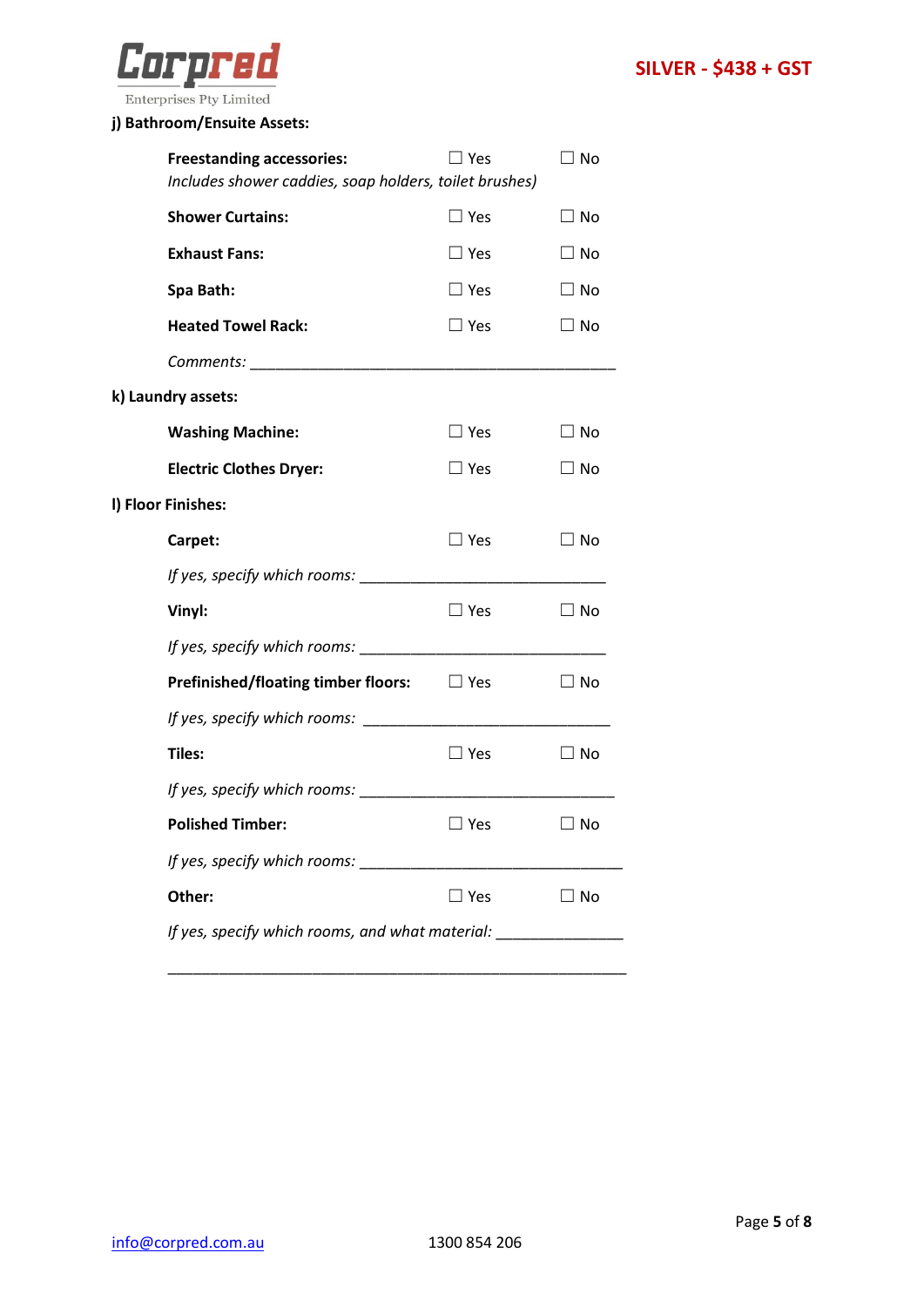



## **m) Window Coverings:**

| <b>Blinds:</b>                                          | $\Box$ Yes                                                                                                                    | $\square$ No           |                                                                           |
|---------------------------------------------------------|-------------------------------------------------------------------------------------------------------------------------------|------------------------|---------------------------------------------------------------------------|
| Type:                                                   | $\Box$ Fabric Verticals                                                                                                       | $\Box$ Metal Venetians | $\Box$ Timber Verticals                                                   |
|                                                         |                                                                                                                               |                        | $\Box$ Block out Screens $\Box$ Roller Blinds $\Box$ Other (detail below) |
|                                                         |                                                                                                                               |                        |                                                                           |
| <b>Curtains:</b>                                        | $\Box$ Yes                                                                                                                    | $\Box$ No              |                                                                           |
| Type:                                                   |                                                                                                                               |                        | $\Box$ Lace $\Box$ Premade Curtains $\Box$ Custom Made Curtains           |
|                                                         |                                                                                                                               |                        |                                                                           |
| n) External Equipment:                                  |                                                                                                                               |                        |                                                                           |
| <b>Tennis Court:</b>                                    |                                                                                                                               | $\square$ Yes          | $\Box$ No                                                                 |
| <b>Swimming pool:</b>                                   |                                                                                                                               | $\Box$ Yes             | $\Box$ No                                                                 |
| Pool Cover:                                             | $\Box$ Yes<br>tical Distribution District District District District District District District District District District Di |                        |                                                                           |
| Sauna:                                                  |                                                                                                                               | $\square$ Yes          | $\Box$ No                                                                 |
| <b>Common BBQ Area:</b>                                 |                                                                                                                               | $\Box$ Yes             | $\Box$ No                                                                 |
| <b>Motorised Pergola Louvres:</b>                       |                                                                                                                               | $\Box$ Yes             | $\Box$ No                                                                 |
| <b>Motorised Window Shutters:</b>                       |                                                                                                                               | $\Box$ Yes             | $\Box$ No                                                                 |
| <b>Solar Garden Llights:</b>                            |                                                                                                                               | $\Box$ Yes             | $\Box$ No                                                                 |
| Free-standing shed:                                     |                                                                                                                               | $\Box$ Yes             | $\Box$ No                                                                 |
|                                                         | If yes, approximate size: ______________                                                                                      | m <sup>2</sup>         |                                                                           |
|                                                         | Motorised garage door/boom gate:                                                                                              | $\Box$ Yes             | $\Box$ No                                                                 |
| <b>Automatic irrigation system:</b>                     |                                                                                                                               | $\Box$ Yes             | $\Box$ No                                                                 |
| <b>Solar Panels:</b><br>If yes, approximate size in kw: | Installation costs after rebate: \$                                                                                           | $\Box$ Yes             | $\Box$ No                                                                 |
| o) Common Area Property:                                |                                                                                                                               |                        |                                                                           |
| Gym:                                                    |                                                                                                                               | $\square$ Yes          | $\Box$ No                                                                 |
|                                                         | If yes, number of cardiovascular equipment:                                                                                   |                        |                                                                           |
|                                                         | <b>Number of resistance equipment:</b>                                                                                        |                        |                                                                           |
| <b>Elevators:</b>                                       |                                                                                                                               | $\square$ Yes          | $\Box$ No                                                                 |
| <b>Garbage Chute:</b>                                   |                                                                                                                               | $\Box$ Yes             | $\Box$ No                                                                 |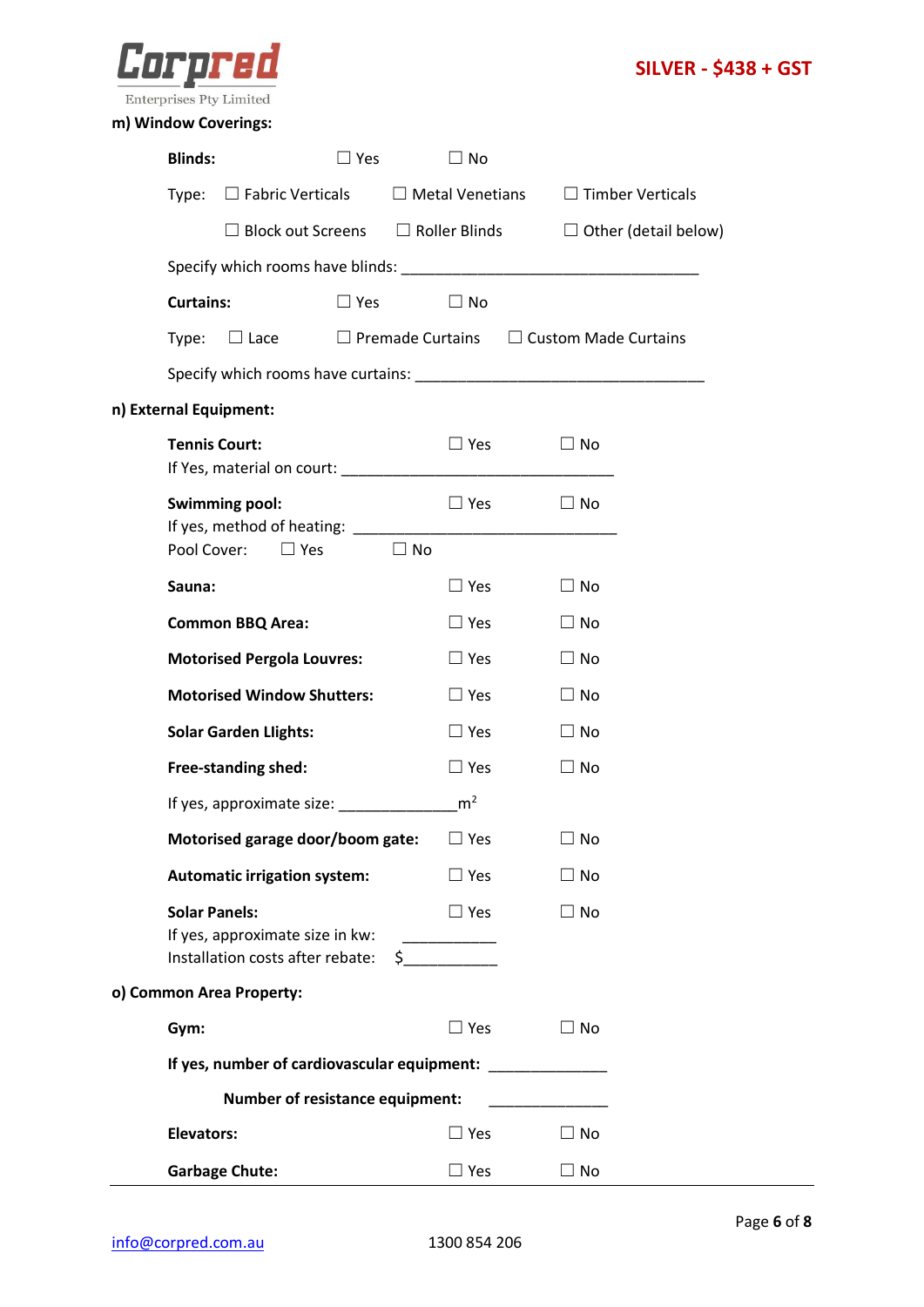

## 4. Payment Terms and Client Authorisation:

Payment for your depreciation schedule must be made upfront, and before work on your depreciation schedule will commence. If invoice is selected as the payment method, an invoice will be emailed to you with details on making payment via Credit Card online, B-Pay or Direct Deposit.

#### **AUTHORISATION:**

I/We the undersigned hereby accept the fees, terms of use as listed on **<https://www.corpred.com.au/terms.php>** and hereby authorise Corpred Enterprises Pty Ltd to locate construction documents, make all necessary enquiries and to access the property as required to complete the Tax Depreciation Schedule.

| Sign here: |      |  |
|------------|------|--|
|            | Dale |  |

*If you are completing the forms on a computer, you may print your name instead of signing.* 

*Please note that you will be sent a confirmation SMS upon receipt of your application form.*

### Payment details:

| Payment method: | $\Box$ Credit Card | $\Box$ Invoice |
|-----------------|--------------------|----------------|
|-----------------|--------------------|----------------|

If invoice, please leave credit card details blank and an invoice will be emailed to you upon receipt of your application forms. If paying by credit card, an official tax invoice will be included in your completed report.

| Total invoice amount, including 10% GST: \$481.80                                                                                                                                                                                                                                                                    |             |  |  |
|----------------------------------------------------------------------------------------------------------------------------------------------------------------------------------------------------------------------------------------------------------------------------------------------------------------------|-------------|--|--|
| $\Box$ Mastercard<br>Credit card type:                                                                                                                                                                                                                                                                               | $\Box$ Visa |  |  |
|                                                                                                                                                                                                                                                                                                                      |             |  |  |
| Card number:<br>$\frac{1}{2}$ $\frac{1}{2}$ $\frac{1}{2}$ $\frac{1}{2}$ $\frac{1}{2}$ $\frac{1}{2}$ $\frac{1}{2}$ $\frac{1}{2}$ $\frac{1}{2}$ $\frac{1}{2}$ $\frac{1}{2}$ $\frac{1}{2}$ $\frac{1}{2}$ $\frac{1}{2}$ $\frac{1}{2}$ $\frac{1}{2}$ $\frac{1}{2}$ $\frac{1}{2}$ $\frac{1}{2}$ $\frac{1}{2}$ $\frac{1}{2$ |             |  |  |
| Expiry date: $\sqrt{2.25}$                                                                                                                                                                                                                                                                                           | CVN:        |  |  |